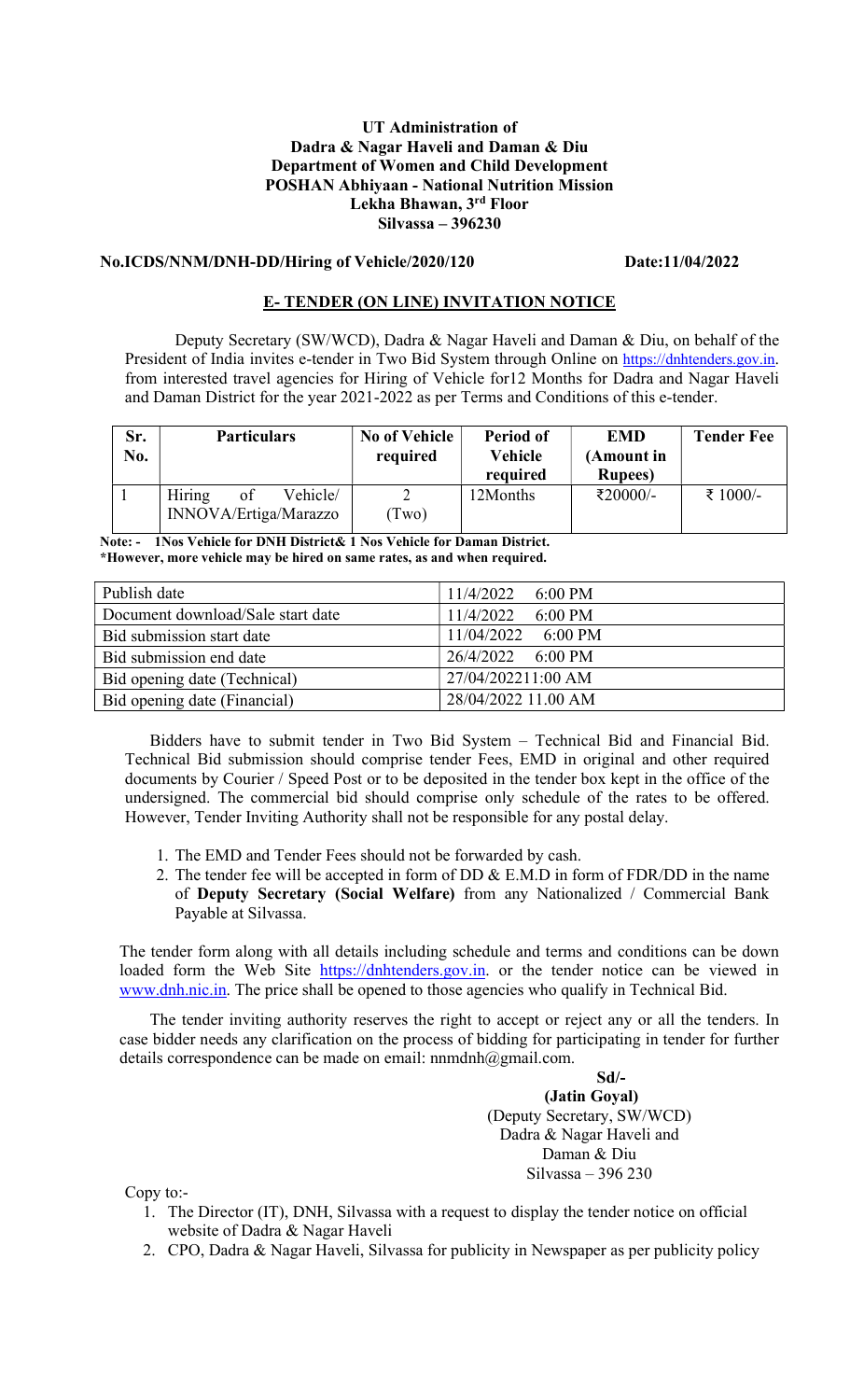## TERMS AND CONDITIONS FORHIRING OF VEHCILE FOR 12 MONTHS FOR DADRA & NAGAR HAVELI AND DAMAN DURING THE YEAR 2021-22: -

#### Instructions to Bidders

- 1. The rates should be valid for the period of Two year from the date of issue of work order for the vehicles.
- 2. The rate quoted must be inclusive of all taxes as applicable time to time, fuel charges and other maintenance charges and salary of the Driver.
- 3. If any Government tax rates increases the same will be borne by the bidder and TDS will be deducted as per the rules as and when applicable.
- 4. The vehicle must have all the legal documents like valid registration certificate, P.U.C. certificate, Insurance and must have paid all Government dues like road tax etc. The vehicle has to be provided with Driver bearing valid Driving license.
- 5. The vehicle must have registered on or after 01st January, 2019, in good condition, rates must be inclusive of all tolls, fuel charges, oil and other maintenance charges.
- 6. All the documents like attested photocopies of R.C. book, Insurance, driving license of Driver, P.U.C. certificate, Agency Registration Certificate, GST Certificate etc. to be enclosed with technical bid.
- 7. The tenderer should send Earnest Money Deposit ₹20,000/- in form of Demand Draft/FDR drawn from any Nationalized / Schedule Bank in favour of Deputy Secretary (Social Welfare) Dadra and Nagar Haveli. Tender offered without Earnest Money Deposit will be summarily rejected.
- 8. Rate should be offered for vehicle per month. Maximum covering limit is 2000 Kms per month. The payment for mileage above 2000 Kms. will be paid on the basis of per km.
- 9. In case of failure to provide vehicle during tenure or removal of the vehicle by owner or travel Agency or contractor, the loss suffered by Administration will be recovered from their Security Deposit/E.M. D or payment due of any bill(s)
- 10. On acceptance of rate in all respect, the vehicle should be handed over to the department within 7 days from the date of receipt of the work order.
- 11. In case the vehicle owner does not implement work order placed with him, the contract for the hiring of vehicle shall stand terminated and the E.M.D./Security Deposit will be forfeited by tender inviting authority
- 12. The standby vehicle is to be provided by the successful tenderer in case of breakdown failure of vehicle immediately, so that the office work will not be interrupted
- 13. No separate agreement will be required to be signed by successful tenderer for hiring of vehicle. For legal purpose. Bill of Quantity (BOQ) and terms & conditions duly signed with stamp by the tenderer will be liable
- 14. Any dispute subject to Dadra and Nagar Haveli and Daman District jurisdiction only
- 15. Right to accept or reject any or all tenders is reserved with the tender inviting authority.
- 16. Vehicle provided should be with air-conditioning facility
- 17. Only on satisfactory completion of the work order, bills shall be admitted for payment
- 18. The vehicle will be used by Dadra & Nagar Haveli and Daman District POSHAN Abhiyan (National Nutrition Mission) and as and when required vehicle will be utilized for office purpose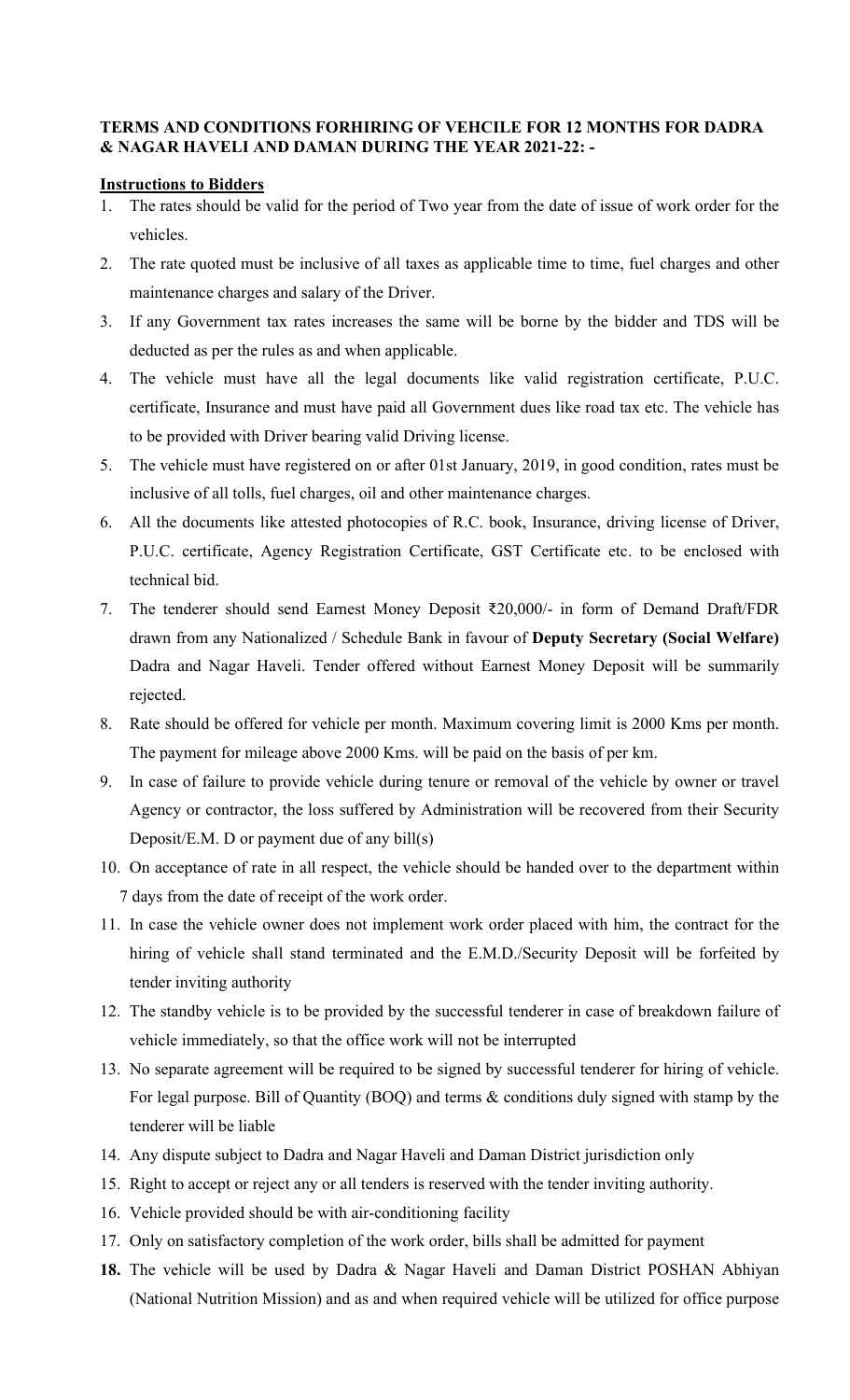outside Dadra & Nagar Haveli and Daman District as well. For Outstation travel the Kilometres will be considered within the limit of 2000 KM, and whenever exceeding, the same will be paid on per KM basis. Toll paid will be reimbursed at actual.

- 19. The tendering authority shall not hold any responsibility of any accident of the vehicle on Duty.
- 20. Vehicle will be used for 12 hours in a day and also more when required by the Mission. The vehicle will be in possession of the authorized officer of NNM, Silvassa.
- 21. The vehicle will be utilized on any day (including holidays). The concerned officer/in charge of the vehicle under which the vehicle is being utilized, is fully empowered to give holiday or not to give holiday on any day without assigning any reason. No charges will be paid for those day/days if the vehicle has not reported/vehicle is under breakdown. Also, No extra charges will be paid for outstation trips over and above the prefixed quoted price in tender.
- 22. A bill should be in triplicate and pre-receipted and invariably mention the number and date of work order.
- 23. All bills amounting above ₹ 5,000/- should be pre-receipted on a Revenue stamp of proper value. Bill amounting above ₹ 5,000/- which are not pre- receipted on Revenue stamp of proper value will not be accepted for payment.
- 24. No advance payment will be made in any circumstances.
- 25. Offer received after due date and time will not be considered.
- 26. Successful tenderer has to provide their Bank details for payment.
- 27. Vendor has to give 1-month prior notice before terminating the contract failing to which penalty of 1 % per day of total monthly contract amount will be imposed. Further, if the tenderer commits default in execution of service of providing the said vehicle, tender inviting authority shall, without prejudices to any other right or remedy available in law, be at liberty to forfeit the earnest money/security deposit absolutely
- 28. The tenderer should upload scanned copies of:
	- 1. Earnest Money Deposit (EMD)
	- 2. Tender fee
	- 3. PAN Card
	- 4. GST Registration
	- 5. Certificate of Registration of vehicle & Insurance.
	- 6. Registration Certificate of Agency.
	- 7. Terms and Conditions Duly Signed/Stamped, Schedule Specification Duly

Signed/Stamped, Tax Registration No. Proof, Registration certificate of the agency.

The above terms and conditions are accepted and are binding to me/us.

## Signature of Travel Agencies With rubber stamp